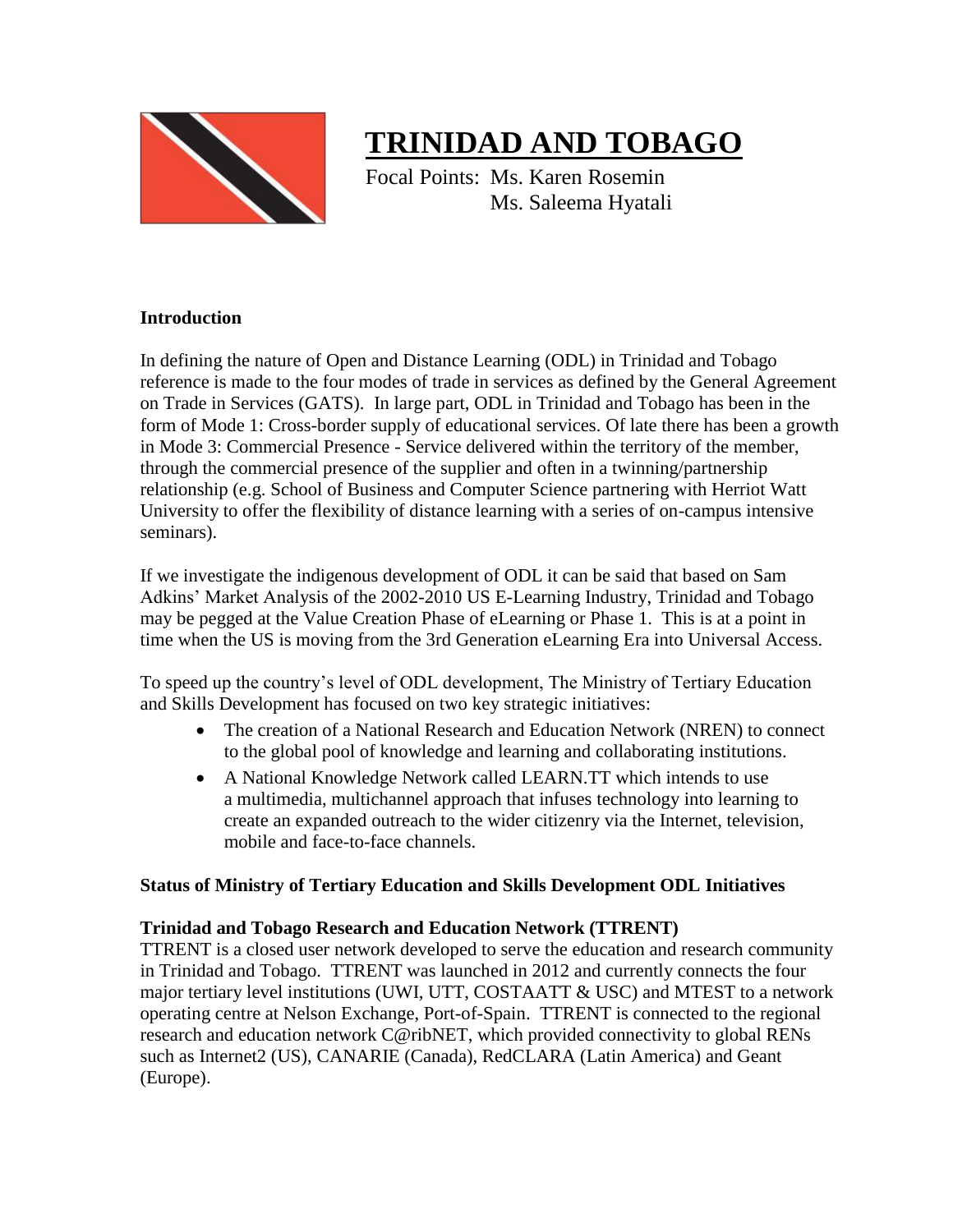Although TTRENT is still in the early stage of development, there is already a wish list for applications and services from the R&E community including: Commodity Internet access; hosting of Learning Management Systems; full featured e-Learning platform; tools and portals for collaboration in course and programme development; multiparty video conferencing; hosting of digital library resources; brokerage for software licenses; catalogue systems and document delivery; collaborative tools e.g. Wikis.

### **LEARN.TT – National Knowledge Network**

LEARN.TT has begun the development of a web platform which will provide users with access to educational videos on demand, initially on mathematics and science topics from local and international sources. To support the web platform, the Ministry and the University of Trinidad and Tobago (UTT), the project's implementer, have negotiated agreements with key international Massive Open Online Courseware (MOOC) providers such as Coursera and also Khan Academy, a non-profit educational website to feature their resources via the LEARN.TT web platform. Additionally, a local Technical Vocational and Education and Training (TVET) provider is expected to offer its course in video production on this platform. LEARN.TT has in addition acquired an instance of the CANVAS Learning Management System, which will be available for the development and hosting of online course. LEARN.TT will be formally launched on April  $2<sup>nd</sup>$  2014.

# **Top 5 Priorities**

A concern for Trinidad and Tobago has been that developments in ODL have not been planned or aligned to national priorities or labour market needs. As such, programme relevance has become an issue especially weighed against the outflow of funds to foreign providers. The challenge going forward will be to ensure that distance programmes are relevant to the needs of the country; are of a high quality; provide graduates with the skills to effectively function in the workplace; and can articulate with national qualification systems. Top 5 priorities for the 2014-2016:

- 1. Incorporation of TTRENT as a non-profit organization and the expansion of the e-infrastructure to include the school network of the Ministry of Education; libraries and hospitals and other key stakeholders.
- 2. The expansion of the LEARN.TT initiative. Further development of content for the Content Management System; production capacity for local learning content, a mobile platform and the establishment of learning hubs.
- 3. Rapid capacity building for expertise in instructional design; designing for online learning and teaching online.
- 4. The restructuring of the Open School initiative in Trinidad and Tobago.
- 5. The adoption of a National Qualifications Framework covering Technical Vocational Education and Training and Tertiary Education and the adoption of the VUSSC Qualifications Framework.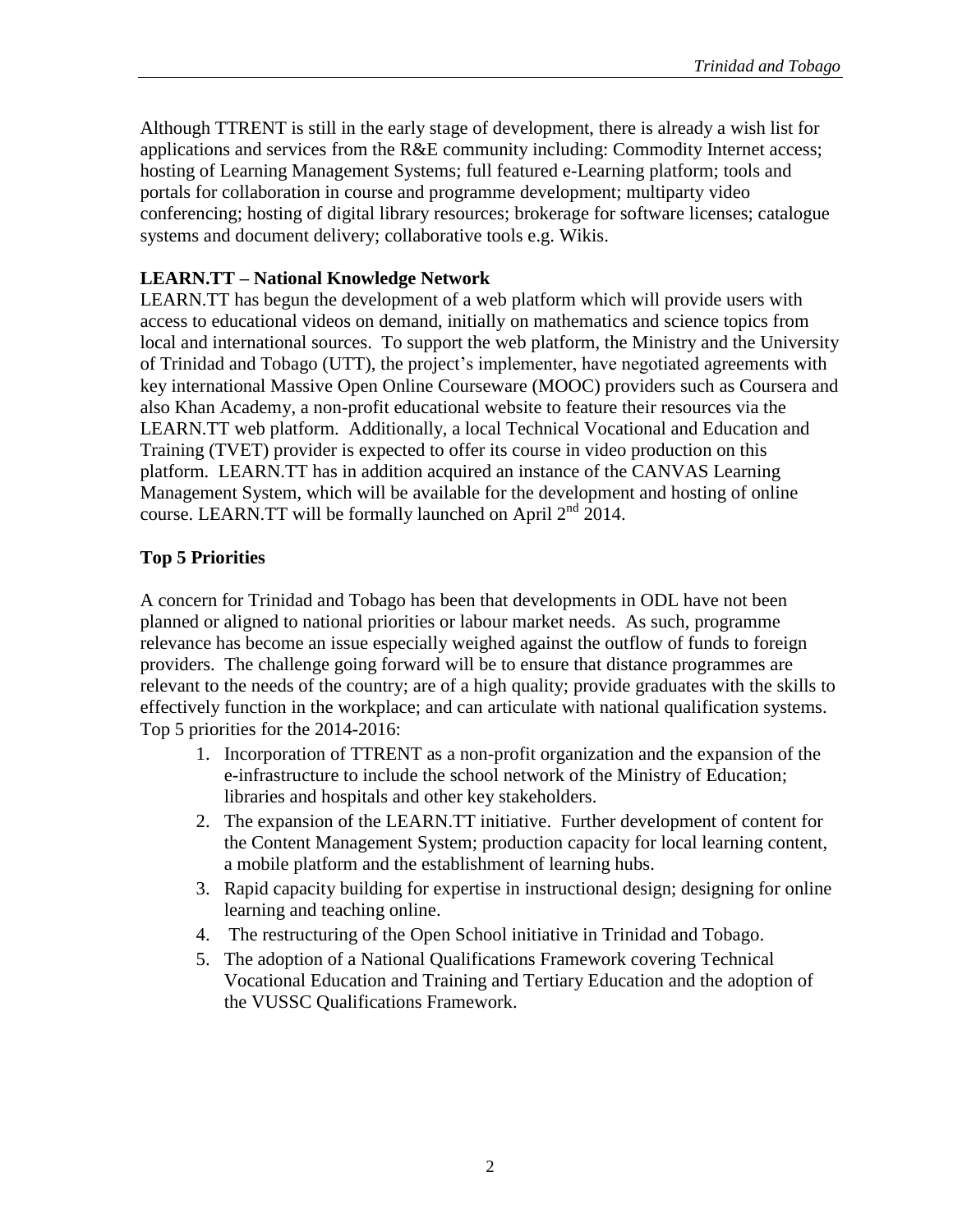# **What can COL do to support national ODL Agenda of Trinidad and Tobago**

Using the top 5 priorities for ODL as a guide, COL can assist the national agenda as follows:

- 1. TTRENT has approached CANARIE, Canada's Research and Education Network, in the past to act as a mentor for the development of the local network, through sharing of best practices, expertise, training, institutional visits and collaborative ventures. CANARIE has not responded to our requests in a substantial fashion. It would be appreciated if COL can act as a "go between" to facilitate a relationship between TTRENT and CANARIE.
- 2. COL can facilitate a LEARN.TT and Mindset, South Africa collaborative initiative to build an appropriate business case for public education broadcasting in Trinidad and Tobago. The key elements of the collaboration include Mindset:
	- Conducting a Stakeholder Engagement session in Trinidad and Tobago for a needs analysis to support the building of the LEARN.TT Business Case.
	- Leading Technical Strengthening sessions with LEARN.TT resource personnel and stakeholders to define the elements of educational content production (including content documentation/meta-data procedures and curriculum mapping to video programming).
	- Guiding the development of an implementation plan for the digital production and delivery of local content.
	- Co-directing a "Kick-Start" project for local programming.
- 3. COL has already begun collaboration with MTEST to offer an online course, Developing & Teaching Online Courses. The first cohort begins in April 2014. It is hoped that this course will have a regular schedule of offering so that more persons can participate. It will be further appreciated if more courses such as this one are offered to enhance the professional development of ODL practitioners.
- 4. The MOE wishes to re-engage with COL to re-engineer the Open School Initiative in T&T.
- 5. The MOE wishes to undertake the adaptation of the subject resources produced by COMOSA for our students' use.
- 6. The MOE requests the training of facilitators in the areas of on-line mode of instruction and the development of Open Educational Resources (OER). The development of these resources (OER) will not only be utilized in the Open Schooling venture but the digital content can be placed on students' and teachers' laptops.
- 7. The MOE is interested in COL's on-line resources for a Diploma in Education and Master in Educational Leadership resources which can be modified and used by all teacher preparation institutions, thereby increasing the number of places in the programmes offered at this time and improving the quality of our educators.
- 8. The MOE's priority to increase the skill set of our school population may be addressed through courses such as "Small Engine User Maintenance", "Working with Concrete" and /or "Working with Timber". These can be offered after the re- establishment of the NOSTT.